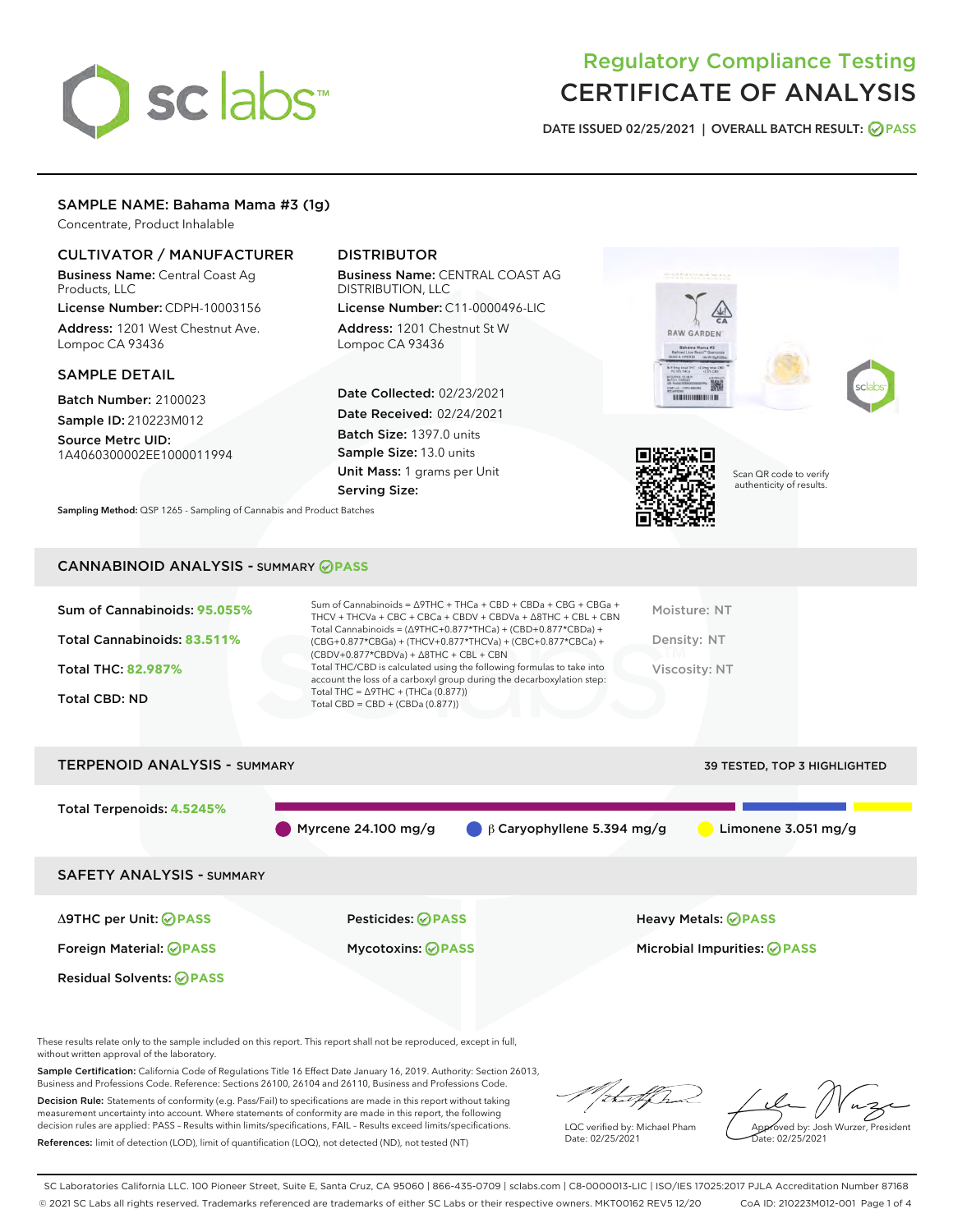



BAHAMA MAMA #3 (1G) | DATE ISSUED 02/25/2021 | OVERALL BATCH RESULT: 2 PASS

# CANNABINOID TEST RESULTS - 02/25/2021 2 PASS

Tested by high-performance liquid chromatography with diode-array detection (HPLC-DAD). **Method:** QSP 1157 - Analysis of Cannabinoids by HPLC-DAD

#### TOTAL CANNABINOIDS: **83.511%**

Total Cannabinoids (Total THC) + (Total CBD) + (Total CBG) + (Total THCV) + (Total CBC) + (Total CBDV) + ∆8THC + CBL + CBN

TOTAL THC: **82.987%** Total THC (∆9THC+0.877\*THCa)

TOTAL CBD: ND

Total CBD (CBD+0.877\*CBDa)

TOTAL CBG: 0.18% Total CBG (CBG+0.877\*CBGa)

TOTAL THCV: 0.23% Total THCV (THCV+0.877\*THCVa)

TOTAL CBC: 0.114% Total CBC (CBC+0.877\*CBCa)

TOTAL CBDV: ND Total CBDV (CBDV+0.877\*CBDVa)

| <b>COMPOUND</b>            | LOD/LOQ<br>(mg/g) | <b>MEASUREMENT</b><br><b>UNCERTAINTY</b><br>(mg/g) | <b>RESULT</b><br>(mg/g) | <b>RESULT</b><br>(%) |
|----------------------------|-------------------|----------------------------------------------------|-------------------------|----------------------|
| <b>THCa</b>                | 0.05/0.14         | ±23.978                                            | 932.99                  | 93.299               |
| <b>A9THC</b>               | 0.06/0.26         | ±0.400                                             | 11.64                   | 1.164                |
| <b>THCVa</b>               | 0.07 / 0.20       | ±0.125                                             | 2.62                    | 0.262                |
| <b>CBGa</b>                | 0.1/0.2           | ±0.10                                              | 2.0                     | 0.20                 |
| <b>CBCa</b>                | 0.07 / 0.28       | ±0.064                                             | 1.30                    | 0.130                |
| $\triangle$ 8THC           | 0.1/0.4           | N/A                                                | <b>ND</b>               | <b>ND</b>            |
| <b>THCV</b>                | 0.1/0.2           | N/A                                                | <b>ND</b>               | <b>ND</b>            |
| <b>CBD</b>                 | 0.07/0.29         | N/A                                                | <b>ND</b>               | <b>ND</b>            |
| <b>CBDa</b>                | 0.02/0.19         | N/A                                                | <b>ND</b>               | <b>ND</b>            |
| <b>CBDV</b>                | 0.04 / 0.15       | N/A                                                | <b>ND</b>               | <b>ND</b>            |
| <b>CBDVa</b>               | 0.03/0.53         | N/A                                                | <b>ND</b>               | <b>ND</b>            |
| <b>CBG</b>                 | 0.06/0.19         | N/A                                                | <b>ND</b>               | <b>ND</b>            |
| <b>CBL</b>                 | 0.06 / 0.24       | N/A                                                | <b>ND</b>               | <b>ND</b>            |
| <b>CBN</b>                 | 0.1/0.3           | N/A                                                | <b>ND</b>               | <b>ND</b>            |
| <b>CBC</b>                 | 0.2 / 0.5         | N/A                                                | <b>ND</b>               | <b>ND</b>            |
| <b>SUM OF CANNABINOIDS</b> |                   |                                                    | 950.55 mg/g             | 95.055%              |

#### **UNIT MASS: 1 grams per Unit**

| ∆9THC per Unit                                                                            | 1120 per-package limit | 11.64 mg/unit<br><b>PASS</b> |  |  |  |
|-------------------------------------------------------------------------------------------|------------------------|------------------------------|--|--|--|
| <b>Total THC per Unit</b>                                                                 |                        | 829.87 mg/unit               |  |  |  |
| <b>CBD per Unit</b>                                                                       |                        | <b>ND</b>                    |  |  |  |
| <b>Total CBD per Unit</b>                                                                 |                        | <b>ND</b>                    |  |  |  |
| Sum of Cannabinoids<br>per Unit                                                           |                        | 950.55 mg/unit               |  |  |  |
| <b>Total Cannabinoids</b><br>per Unit                                                     |                        | 835.11 mg/unit               |  |  |  |
| <b>MOISTURE TEST RESULT</b><br><b>VISCOSITY TEST RESULT</b><br><b>DENSITY TEST RESULT</b> |                        |                              |  |  |  |

# **MOISTURE TEST RESULT**

Not Tested

Not Tested

Not Tested

#### TERPENOID TEST RESULTS - 02/25/2021

Terpene analysis utilizing gas chromatography-flame ionization detection (GC-FID). Terpenes are the aromatic compounds that endow cannabis with their unique scent and effect. Following are the primary terpenes detected. **Method:** QSP 1192 - Analysis of Terpenoids by GC-FID

| <b>COMPOUND</b>         | LOD/LOQ<br>(mg/g) | <b>MEASUREMENT</b><br><b>UNCERTAINTY</b><br>(mq/q) | <b>RESULT</b><br>(mg/g)                         | <b>RESULT</b><br>$(\%)$ |
|-------------------------|-------------------|----------------------------------------------------|-------------------------------------------------|-------------------------|
| <b>Myrcene</b>          | 0.008 / 0.025     | ±0.3109                                            | 24.100                                          | 2.4100                  |
| $\upbeta$ Caryophyllene | 0.004 / 0.012     | ±0.1920                                            | 5.394                                           | 0.5394                  |
| Limonene                | 0.005 / 0.016     | ±0.0436                                            | 3.051                                           | 0.3051                  |
| Linalool                | 0.009 / 0.032     | ±0.0807                                            | 2.124                                           | 0.2124                  |
| Ocimene                 | 0.011 / 0.038     | ±0.0680                                            | 2.117                                           | 0.2117                  |
| $\alpha$ Humulene       | 0.009/0.029       | ±0.0515                                            | 1.605                                           | 0.1605                  |
| <b>Terpineol</b>        | 0.016 / 0.055     | ±0.0944                                            | 1.538                                           | 0.1538                  |
| Terpinolene             | 0.008 / 0.026     | ±0.0237                                            | 1.154                                           | 0.1154                  |
| trans-ß-Farnesene       | 0.008 / 0.025     | ±0.0288                                            | 0.811                                           | 0.0811                  |
| $\beta$ Pinene          | 0.004 / 0.014     | ±0.0090                                            | 0.780                                           | 0.0780                  |
| $\alpha$ Pinene         | 0.005 / 0.017     | ±0.0056                                            | 0.652                                           | 0.0652                  |
| Fenchol                 | 0.010 / 0.034     | ±0.0198                                            | 0.511                                           | 0.0511                  |
| Valencene               | 0.009 / 0.030     | ±0.0198                                            | 0.287                                           | 0.0287                  |
| $\alpha$ Bisabolol      | 0.008 / 0.026     | ±0.0099                                            | 0.185                                           | 0.0185                  |
| Caryophyllene<br>Oxide  | 0.010 / 0.033     | ±0.0075                                            | 0.162                                           | 0.0162                  |
| Borneol                 | 0.005 / 0.016     | ±0.0058                                            | 0.137                                           | 0.0137                  |
| Guaiol                  | 0.009 / 0.030     | ±0.0057                                            | 0.121                                           | 0.0121                  |
| Nerolidol               | 0.009 / 0.028     | ±0.0074                                            | 0.117                                           | 0.0117                  |
| Camphene                | 0.005 / 0.015     | ±0.0007                                            | 0.058                                           | 0.0058                  |
| Fenchone                | 0.009 / 0.028     | ±0.0015                                            | 0.051                                           | 0.0051                  |
| Geraniol                | 0.002 / 0.007     | ±0.0019                                            | 0.044                                           | 0.0044                  |
| 3 Carene                | 0.005 / 0.018     | ±0.0006                                            | 0.041                                           | 0.0041                  |
| $\gamma$ Terpinene      | 0.006 / 0.018     | ±0.0007                                            | 0.040                                           | 0.0040                  |
| Nerol                   | 0.003 / 0.011     | ±0.0017                                            | 0.038                                           | 0.0038                  |
| $\alpha$ Terpinene      | 0.005 / 0.017     | ±0.0005                                            | 0.034                                           | 0.0034                  |
| Eucalyptol              | 0.006 / 0.018     | ±0.0007                                            | 0.026                                           | 0.0026                  |
| Citronellol             | 0.003 / 0.010     | ±0.0012                                            | 0.024                                           | 0.0024                  |
| $\alpha$ Phellandrene   | 0.006 / 0.020     | ±0.0003                                            | 0.022                                           | 0.0022                  |
| p-Cymene                | 0.005 / 0.016     | ±0.0006                                            | 0.021                                           | 0.0021                  |
| Sabinene                | 0.004/0.014       | N/A                                                | <loq< th=""><th><loq< th=""></loq<></th></loq<> | <loq< th=""></loq<>     |
| Sabinene Hydrate        | 0.006 / 0.022     | N/A                                                | <loq< th=""><th><loq< th=""></loq<></th></loq<> | <loq< th=""></loq<>     |
| (-)-Isopulegol          | 0.005 / 0.016     | N/A                                                | ND                                              | ND                      |
| Camphor                 | 0.006 / 0.019     | N/A                                                | ND                                              | ND                      |
| Isoborneol              | 0.004 / 0.012     | N/A                                                | ND                                              | ND                      |
| Menthol                 | 0.008 / 0.025     | N/A                                                | ND                                              | ND                      |
| R-(+)-Pulegone          | 0.003 / 0.011     | N/A                                                | ND                                              | ND                      |
| <b>Geranyl Acetate</b>  | 0.004 / 0.014     | N/A                                                | ND                                              | ND                      |
| $\alpha$ Cedrene        | 0.005 / 0.016     | N/A                                                | ND                                              | ND                      |
| Cedrol                  | 0.008 / 0.027     | N/A                                                | ND                                              | ND                      |
| <b>TOTAL TERPENOIDS</b> |                   |                                                    | 45.245 mg/g                                     | 4.5245%                 |

SC Laboratories California LLC. 100 Pioneer Street, Suite E, Santa Cruz, CA 95060 | 866-435-0709 | sclabs.com | C8-0000013-LIC | ISO/IES 17025:2017 PJLA Accreditation Number 87168 © 2021 SC Labs all rights reserved. Trademarks referenced are trademarks of either SC Labs or their respective owners. MKT00162 REV5 12/20 CoA ID: 210223M012-001 Page 2 of 4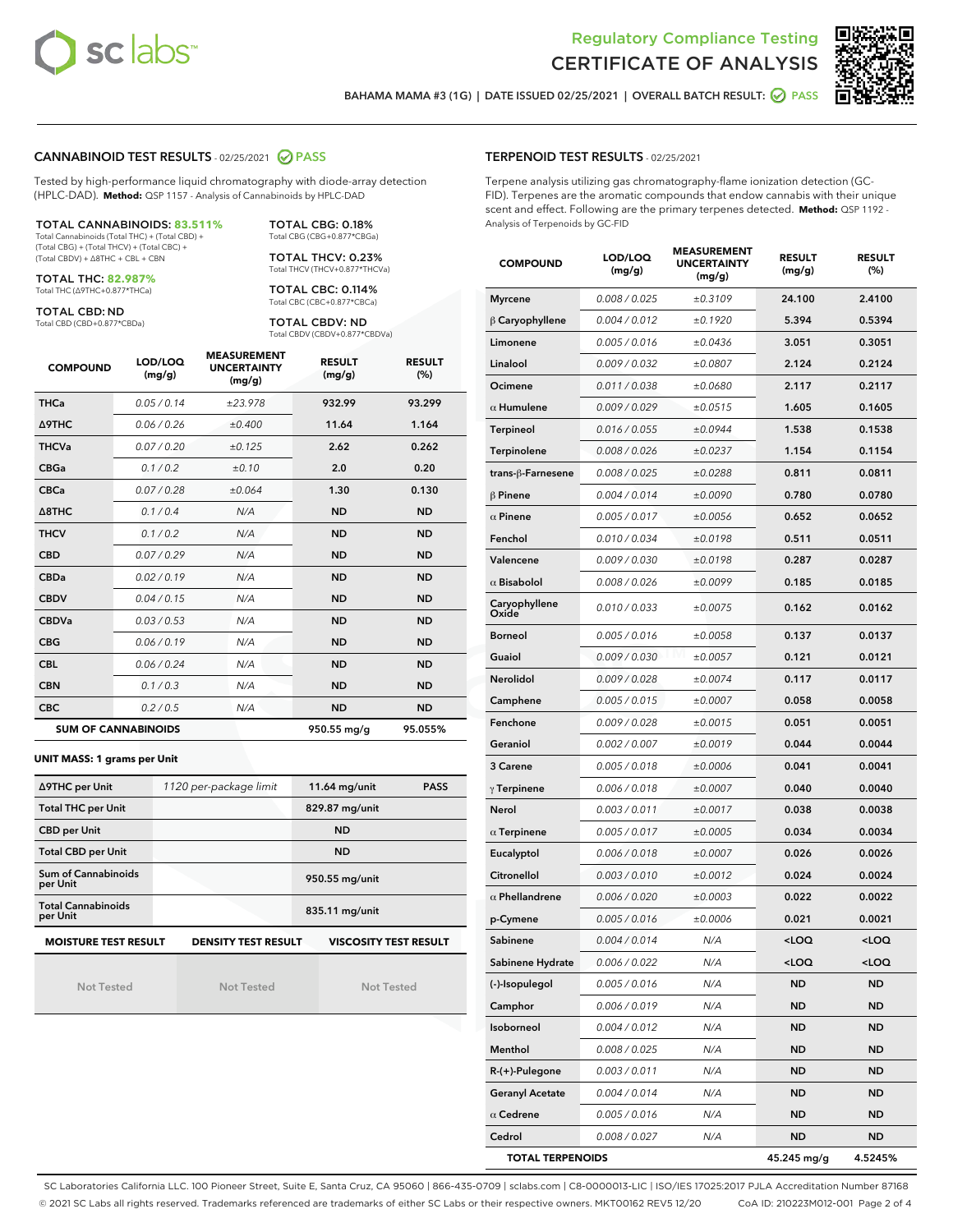



BAHAMA MAMA #3 (1G) | DATE ISSUED 02/25/2021 | OVERALL BATCH RESULT:  $\bigcirc$  PASS

# CATEGORY 1 PESTICIDE TEST RESULTS - 02/25/2021 2 PASS

Pesticide and plant growth regulator analysis utilizing high-performance liquid chromatography-mass spectrometry (HPLC-MS) or gas chromatography-mass spectrometry (GC-MS). \*GC-MS utilized where indicated. **Method:** QSP 1212 - Analysis of Pesticides and Mycotoxins by LC-MS or QSP 1213 - Analysis of Pesticides by GC-MS

| <b>COMPOUND</b>             | LOD/LOQ<br>$(\mu g/g)$ | <b>ACTION</b><br><b>LIMIT</b><br>$(\mu g/g)$ | <b>MEASUREMENT</b><br><b>UNCERTAINTY</b><br>$(\mu g/g)$ | <b>RESULT</b><br>$(\mu g/g)$ | <b>RESULT</b> |
|-----------------------------|------------------------|----------------------------------------------|---------------------------------------------------------|------------------------------|---------------|
| Aldicarb                    | 0.03 / 0.08            | $\ge$ LOD                                    | N/A                                                     | <b>ND</b>                    | <b>PASS</b>   |
| Carbofuran                  | 0.02/0.05              | $>$ LOD                                      | N/A                                                     | <b>ND</b>                    | <b>PASS</b>   |
| Chlordane*                  | 0.03 / 0.08            | $\ge$ LOD                                    | N/A                                                     | <b>ND</b>                    | <b>PASS</b>   |
| Chlorfenapyr*               | 0.03/0.10              | $\ge$ LOD                                    | N/A                                                     | <b>ND</b>                    | <b>PASS</b>   |
| Chlorpyrifos                | 0.02 / 0.06            | $\ge$ LOD                                    | N/A                                                     | <b>ND</b>                    | <b>PASS</b>   |
| Coumaphos                   | 0.02/0.07              | $>$ LOD                                      | N/A                                                     | <b>ND</b>                    | <b>PASS</b>   |
| <b>Daminozide</b>           | 0.02 / 0.07            | $\ge$ LOD                                    | N/A                                                     | <b>ND</b>                    | <b>PASS</b>   |
| <b>DDVP</b><br>(Dichlorvos) | 0.03/0.09              | $\ge$ LOD                                    | N/A                                                     | <b>ND</b>                    | <b>PASS</b>   |
| <b>Dimethoate</b>           | 0.03 / 0.08            | $\ge$ LOD                                    | N/A                                                     | <b>ND</b>                    | <b>PASS</b>   |
| Ethoprop(hos)               | 0.03/0.10              | $\ge$ LOD                                    | N/A                                                     | <b>ND</b>                    | <b>PASS</b>   |
| Etofenprox                  | 0.02 / 0.06            | $\ge$ LOD                                    | N/A                                                     | <b>ND</b>                    | <b>PASS</b>   |
| Fenoxycarb                  | 0.03 / 0.08            | $\ge$ LOD                                    | N/A                                                     | <b>ND</b>                    | <b>PASS</b>   |
| Fipronil                    | 0.03/0.08              | $>$ LOD                                      | N/A                                                     | <b>ND</b>                    | <b>PASS</b>   |
| Imazalil                    | 0.02 / 0.06            | $\ge$ LOD                                    | N/A                                                     | <b>ND</b>                    | <b>PASS</b>   |
| Methiocarb                  | 0.02 / 0.07            | $\ge$ LOD                                    | N/A                                                     | <b>ND</b>                    | <b>PASS</b>   |
| Methyl<br>parathion         | 0.03/0.10              | $>$ LOD                                      | N/A                                                     | <b>ND</b>                    | <b>PASS</b>   |
| <b>Mevinphos</b>            | 0.03/0.09              | $>$ LOD                                      | N/A                                                     | <b>ND</b>                    | <b>PASS</b>   |
| Paclobutrazol               | 0.02 / 0.05            | $\ge$ LOD                                    | N/A                                                     | <b>ND</b>                    | <b>PASS</b>   |
| Propoxur                    | 0.03/0.09              | $>$ LOD                                      | N/A                                                     | <b>ND</b>                    | <b>PASS</b>   |
| Spiroxamine                 | 0.03 / 0.08            | $\ge$ LOD                                    | N/A                                                     | <b>ND</b>                    | <b>PASS</b>   |
| Thiacloprid                 | 0.03/0.10              | $\ge$ LOD                                    | N/A                                                     | <b>ND</b>                    | <b>PASS</b>   |

# CATEGORY 2 PESTICIDE TEST RESULTS - 02/25/2021 @ PASS

| <b>COMPOUND</b>   | LOD/LOQ<br>$(\mu g/g)$ | <b>ACTION</b><br><b>LIMIT</b><br>$(\mu g/g)$ | <b>MEASUREMENT</b><br><b>UNCERTAINTY</b><br>$(\mu g/g)$ | <b>RESULT</b><br>$(\mu g/g)$ | <b>RESULT</b> |
|-------------------|------------------------|----------------------------------------------|---------------------------------------------------------|------------------------------|---------------|
| Abamectin         | 0.03/0.10              | 0.1                                          | N/A                                                     | <b>ND</b>                    | <b>PASS</b>   |
| Acephate          | 0.02/0.07              | 0.1                                          | N/A                                                     | <b>ND</b>                    | <b>PASS</b>   |
| Acequinocyl       | 0.02/0.07              | 0.1                                          | N/A                                                     | <b>ND</b>                    | <b>PASS</b>   |
| Acetamiprid       | 0.02/0.05              | 0.1                                          | N/A                                                     | <b>ND</b>                    | <b>PASS</b>   |
| Azoxystrobin      | 0.02/0.07              | 0.1                                          | N/A                                                     | <b>ND</b>                    | <b>PASS</b>   |
| <b>Bifenazate</b> | 0.01/0.04              | 0.1                                          | N/A                                                     | <b>ND</b>                    | <b>PASS</b>   |
| <b>Bifenthrin</b> | 0.02/0.05              | 3                                            | N/A                                                     | <b>ND</b>                    | <b>PASS</b>   |
| <b>Boscalid</b>   | 0.03/0.09              | 0.1                                          | N/A                                                     | <b>ND</b>                    | <b>PASS</b>   |

| <b>CATEGORY 2 PESTICIDE TEST RESULTS</b> - 02/25/2021 continued |
|-----------------------------------------------------------------|
|-----------------------------------------------------------------|

| <b>COMPOUND</b>               | LOD/LOQ<br>$(\mu g/g)$ | <b>ACTION</b><br>LIMIT<br>$(\mu g/g)$ | <b>MEASUREMENT</b><br><b>UNCERTAINTY</b><br>(µg/g) | <b>RESULT</b><br>(µg/g) | <b>RESULT</b> |
|-------------------------------|------------------------|---------------------------------------|----------------------------------------------------|-------------------------|---------------|
| Captan                        | 0.19/0.57              | 0.7                                   | N/A                                                | <b>ND</b>               | <b>PASS</b>   |
| Carbaryl                      | 0.02 / 0.06            | 0.5                                   | N/A                                                | ND                      | <b>PASS</b>   |
| Chlorantranilip-<br>role      | 0.04/0.12              | 10                                    | N/A                                                | ND                      | <b>PASS</b>   |
| Clofentezine                  | 0.03 / 0.09            | 0.1                                   | N/A                                                | ND                      | <b>PASS</b>   |
| Cyfluthrin                    | 0.12 / 0.38            | 2                                     | N/A                                                | ND                      | <b>PASS</b>   |
| Cypermethrin                  | 0.11 / 0.32            | 1                                     | N/A                                                | ND                      | <b>PASS</b>   |
| <b>Diazinon</b>               | 0.02 / 0.05            | 0.1                                   | N/A                                                | ND                      | <b>PASS</b>   |
| Dimethomorph                  | 0.03 / 0.09            | 2                                     | N/A                                                | ND                      | <b>PASS</b>   |
| Etoxazole                     | 0.02 / 0.06            | 0.1                                   | N/A                                                | ND                      | <b>PASS</b>   |
| Fenhexamid                    | 0.03 / 0.09            | 0.1                                   | N/A                                                | ND                      | <b>PASS</b>   |
| Fenpyroximate                 | 0.02 / 0.06            | 0.1                                   | N/A                                                | ND                      | <b>PASS</b>   |
| Flonicamid                    | 0.03 / 0.10            | 0.1                                   | N/A                                                | ND                      | <b>PASS</b>   |
| Fludioxonil                   | 0.03/0.10              | 0.1                                   | N/A                                                | ND                      | <b>PASS</b>   |
| Hexythiazox                   | 0.02 / 0.07            | 0.1                                   | N/A                                                | ND                      | <b>PASS</b>   |
| Imidacloprid                  | 0.04/0.11              | 5                                     | N/A                                                | ND                      | <b>PASS</b>   |
| Kresoxim-methyl               | 0.02 / 0.07            | 0.1                                   | N/A                                                | ND                      | <b>PASS</b>   |
| <b>Malathion</b>              | 0.03 / 0.09            | 0.5                                   | N/A                                                | ND                      | <b>PASS</b>   |
| Metalaxyl                     | 0.02 / 0.07            | 2                                     | N/A                                                | ND                      | <b>PASS</b>   |
| Methomyl                      | 0.03 / 0.10            | 1                                     | N/A                                                | ND                      | <b>PASS</b>   |
| Myclobutanil                  | 0.03 / 0.09            | 0.1                                   | N/A                                                | ND                      | <b>PASS</b>   |
| <b>Naled</b>                  | 0.02 / 0.07            | 0.1                                   | N/A                                                | ND                      | <b>PASS</b>   |
| Oxamyl                        | 0.04 / 0.11            | 0.5                                   | N/A                                                | ND                      | <b>PASS</b>   |
| Pentachloronitro-<br>benzene* | 0.03 / 0.09            | 0.1                                   | N/A                                                | ND                      | <b>PASS</b>   |
| Permethrin                    | 0.04 / 0.12            | 0.5                                   | N/A                                                | ND                      | <b>PASS</b>   |
| Phosmet                       | 0.03 / 0.10            | 0.1                                   | N/A                                                | ND                      | <b>PASS</b>   |
| Piperonylbu-<br>toxide        | 0.02 / 0.07            | 3                                     | N/A                                                | ND                      | <b>PASS</b>   |
| Prallethrin                   | 0.03 / 0.08            | 0.1                                   | N/A                                                | ND                      | <b>PASS</b>   |
| Propiconazole                 | 0.02 / 0.07            | 0.1                                   | N/A                                                | ND                      | <b>PASS</b>   |
| Pyrethrins                    | 0.04 / 0.12            | 0.5                                   | N/A                                                | ND                      | PASS          |
| Pyridaben                     | 0.02 / 0.07            | 0.1                                   | N/A                                                | ND                      | <b>PASS</b>   |
| Spinetoram                    | 0.02 / 0.07            | 0.1                                   | N/A                                                | <b>ND</b>               | <b>PASS</b>   |
| Spinosad                      | 0.02 / 0.07            | 0.1                                   | N/A                                                | ND                      | <b>PASS</b>   |
| Spiromesifen                  | 0.02 / 0.05            | 0.1                                   | N/A                                                | ND                      | <b>PASS</b>   |
| Spirotetramat                 | 0.02 / 0.06            | 0.1                                   | N/A                                                | ND                      | <b>PASS</b>   |
| Tebuconazole                  | 0.02 / 0.07            | 0.1                                   | N/A                                                | ND                      | <b>PASS</b>   |
| Thiamethoxam                  | 0.03 / 0.10            | 5                                     | N/A                                                | ND                      | <b>PASS</b>   |
| Trifloxystrobin               | 0.03 / 0.08            | 0.1                                   | N/A                                                | ND                      | <b>PASS</b>   |

SC Laboratories California LLC. 100 Pioneer Street, Suite E, Santa Cruz, CA 95060 | 866-435-0709 | sclabs.com | C8-0000013-LIC | ISO/IES 17025:2017 PJLA Accreditation Number 87168 © 2021 SC Labs all rights reserved. Trademarks referenced are trademarks of either SC Labs or their respective owners. MKT00162 REV5 12/20 CoA ID: 210223M012-001 Page 3 of 4